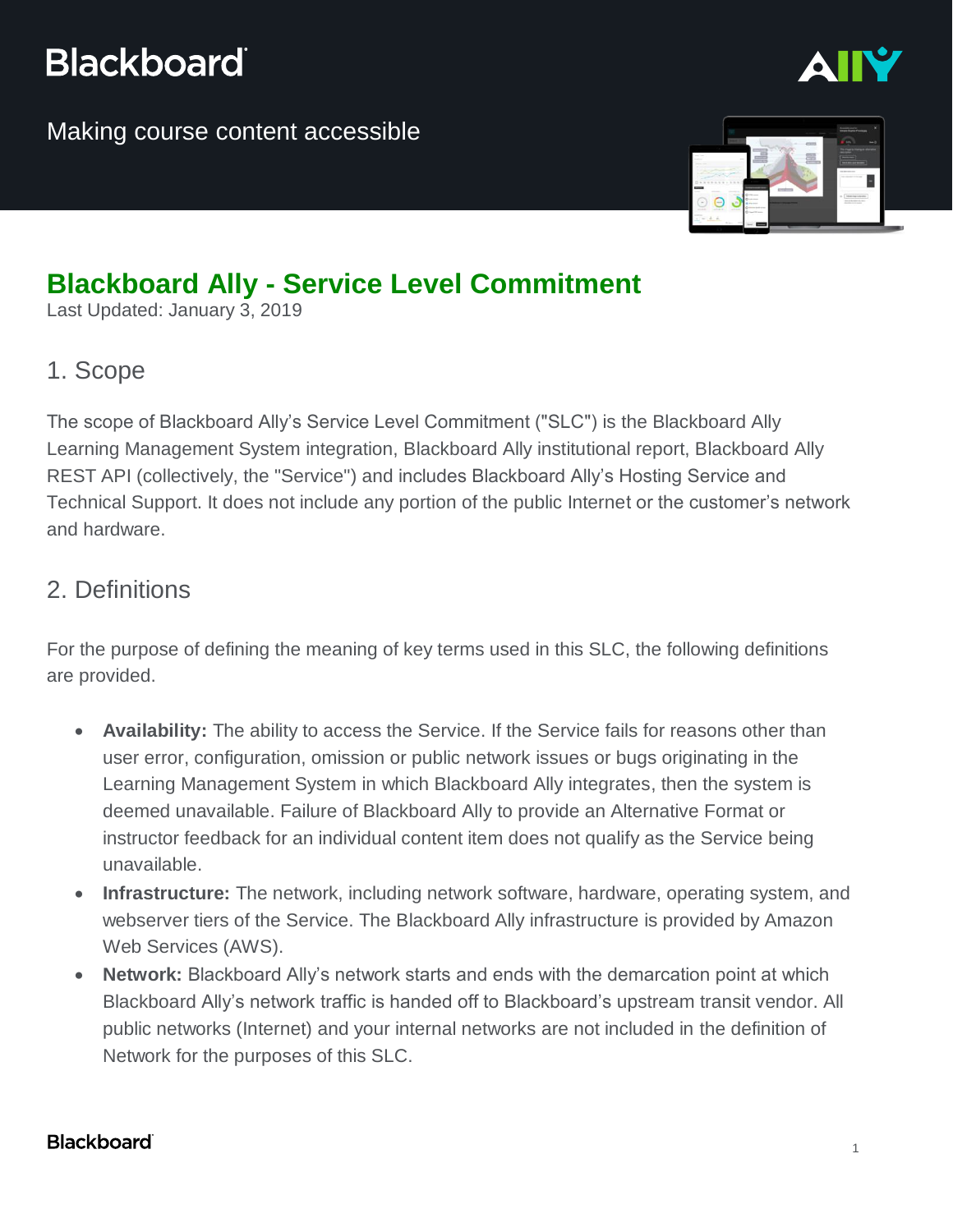

### 3. Blackboard Ally Availability

- 1. Blackboard Ally monitors its production servers and connectivity to them through internal and external monitoring applications. Our staff will take the appropriate action to resolve known problems. Key staff has 24x7x365 remote access to the Blackboard Ally Infrastructure. As part of our SLC, we:
	- a. Provide 24x7x365 response and/or corrective action to Service outages affecting any part of the Blackboard Ally Infrastructure
	- b. Provide real-time server monitoring
	- c. Manage repair procedures to Blackboard Ally's Infrastructure
	- d. Prepare a "Root Cause Analysis" for all service interruptions relating to Blackboard Ally's Infrastructure
- 2. The Services will be available for a minimum of 99.9% on a calendar monthly basis ("Availability Service Level"), provided that a Service interruption during regularly scheduled maintenance shall not be deemed unavailability.
- 3. During maintenance periods the system may be unavailable. Maintenance periods are only used as required. Maintenance updates that require platform downtime will be communicated one week in advance to allow for proper coordination of customer updates and training.
- 4. Other planned Service interruptions will be communicated to clients at least two (2) business days in advance.
- 5. An unplanned Service interruption will be addressed with priority upon Blackboard becoming aware of the interruption.

Service credits for Blackboard's failure to meet the Availability Service Level of 99.9% per calendar month are as follows:

# **Length of Unavailability (per calendar month) Blackboard Ally Service Credit** 1 to 4 aggregate hours below 99.9% availability 4 to 48 aggregate hours below 99.9% availability

48 to 96 aggregate hours below 99.9% availability

1 day of Service fees (i.e., 1/30 monthly fees) 2 days of Service fees (i.e., 1/15 monthly fees) 5 day of Service fees (i.e., 1/6 monthly fees)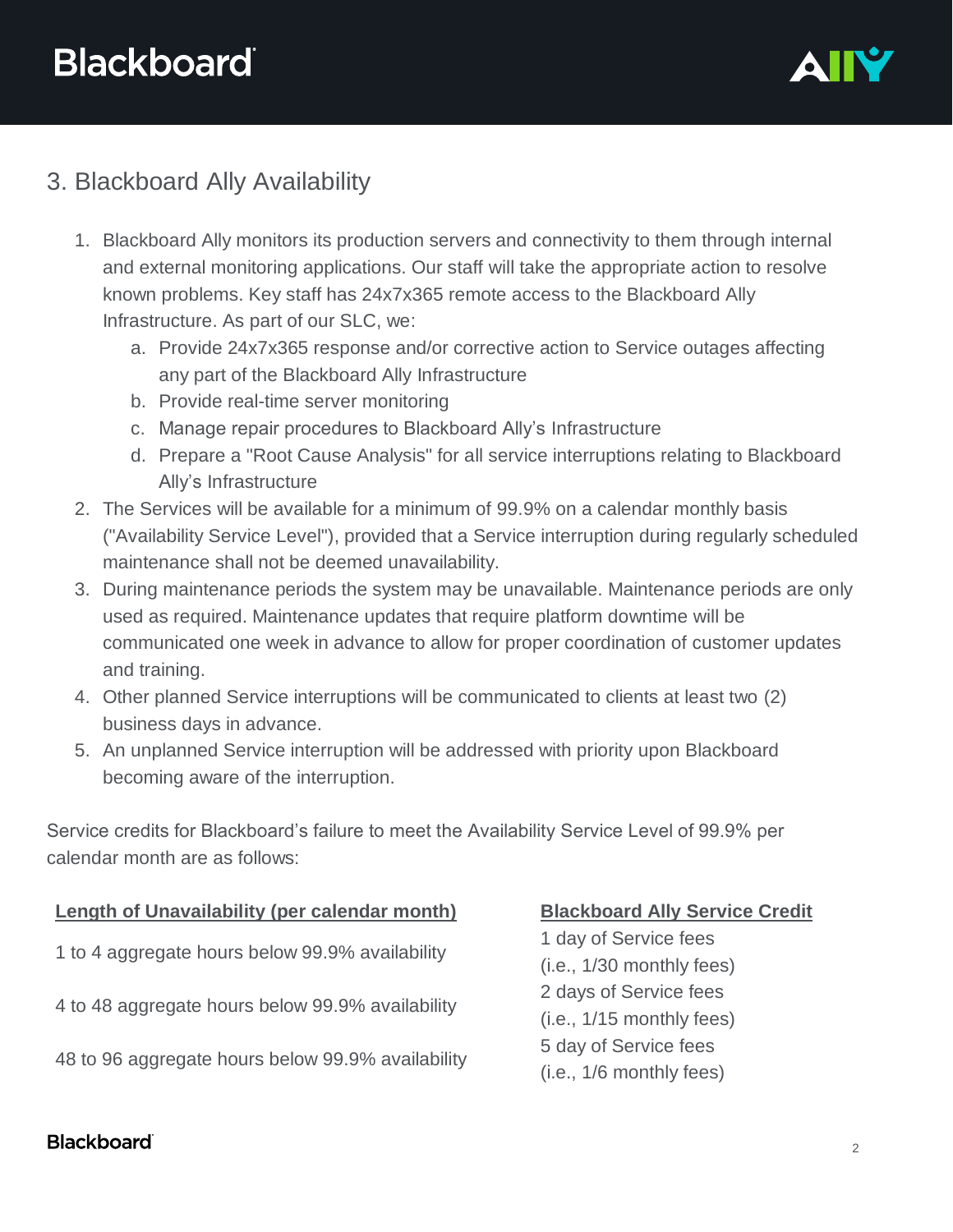

Each block of 96 hours below 99.9% availability thereafter will be credited 5 days of Service fees.

Service Credits will be the sole remedy for failure to meet the Availability Service Level set forth above. In order to receive Service Credit, the customer must notify Blackboard within seven (7) days from the time the customer becomes eligible to receive a Service Credit, which is the end of each calendar month. Failure to comply with this requirement will forfeit the customer's right to receive a Service Credit. In order to be eligible, the customer must be in compliance with the Agreement.

#### 4. Technical Support

Blackboard Ally technical support is provided to the organization's primary technical contact(s).

#### **Tier 1 Technical Support**

Tier 1 technical support is available 24x7x365. Tier 1 technical issues include:

- Software installation and configuration
- Product features and functionality

#### **Tier 2 Technical Support**

Tier 2 support is available Monday through Friday, 8:00am – 5:00pm US Eastern Time. Tier 2 issues are generally those that are beyond the scope of Tier 1 and require further escalation and research.

#### Technical Support Severities

• **Severity Code 1:** product is down and not functioning, the system is disabled or nonresponsive. Blackboard Ally's production system is not operational or a substantial number of users are experiencing severe operational impact threatening business productivity. No alternative is available. For example, Ally Alternative Accessible Formats are unavailable for all content items.

#### **Blackboard**